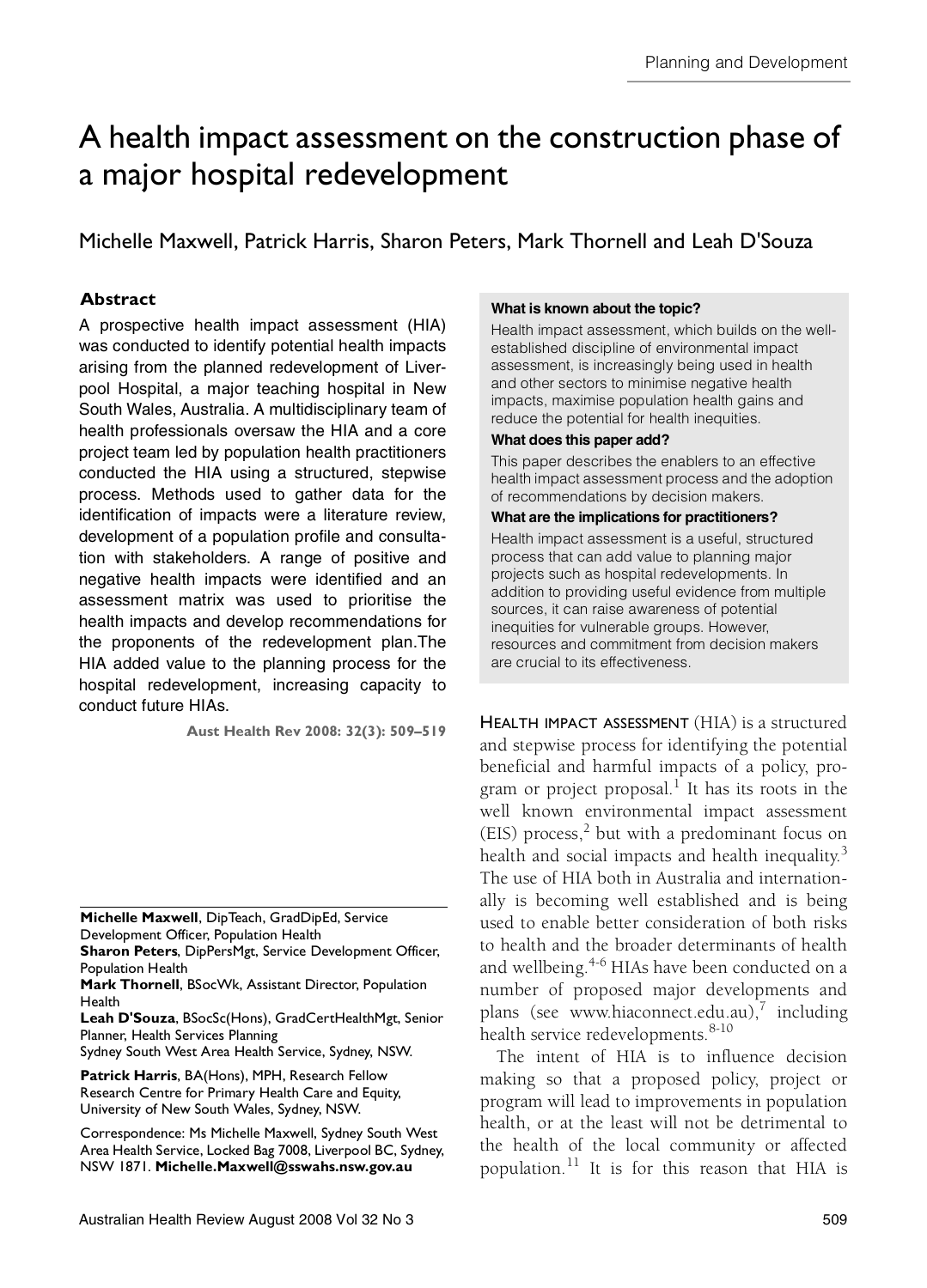typically conducted prospectively so that the health consequences of a proposed policy, pro-gram or project can be predicted.<sup>[1](#page-9-7)</sup> This information is then used to improve the proposal before its implementation to avoid negative health impacts and to enhance positive health impacts.

The benefits of HIA have been well described.<sup>[6](#page-9-3)</sup> HIA can raise the profile of social determinants of health and health outcomes among policy and decision makers, $^{12}$  particularly when those decision makers are involved in planning and conducting the HIA. $13$  In addition, the process enables identification of potential equity implications of a proposal through structured consideration of the differential distribution of those impacts on the health of different population groups.<sup>14</sup> The identification of unintended potential impacts of a proposal can also occur during an HIA. As a structured stepwise mechanism that encourages diverse and transparent discussion of values and opinions, HIA can help to enhance intersectoral and interdisciplinary relationships.[15](#page-10-4) HIA also has the potential to involve a broad range of stakeholders including those potentially affected by the proposal under scrutiny.<sup>[16](#page-10-5)</sup>

Sydney South West Area Health Service (SSWAHS) has been undertaking extensive plan-ning for the delivery of health services to 2020.<sup>[17](#page-10-6)</sup> A significant feature of this planning has been the physical redevelopment of Liverpool Hospital to provide for the health care needs of the growing regional population of South Western Sydney. In 2006, the New South Wales government announced the allocation of about A\$390 million for the Liverpool Hospital Stage 2 redevelopment project, with construction to commence in 2007.

In July 2006, SSWAHS Population Health was approached by the SSWAHS Executive and the Executive User Group (EUG), the proponents of the redevelopment, to conduct an HIA on the proposal. There were two concurrent drivers for this. Firstly, while NSW legislation requires an environmental impact assessment to be undertaken on major infrastructure projects, health and social impacts are not the main focus of such assessments.[18](#page-10-7) Therefore the redevelopment provided an opportunity for the Area Health Service to

conduct a health-focussed impact assessment. Secondly, by undertaking the HIA, SSWAHS was able to expand its capacity to undertake future HIAs through the development of staff skills and expertise and through raising awareness of the discipline throughout the organisation. SSWAHS was supported in this venture through acceptance as a developmental site in the NSW HIA project.<sup>[7](#page-9-4)[,19](#page-10-8)</sup> To facilitate the HIA project, the SSWAHS team undertook HIA training and received ongoing technical support. This allowed the team to apply this learning to undertaking the  $HIA^{19}$  — a "learning by doing" approach. The NSW HIA project, funded by NSW Health and coordinated by the Centre for Health Equity Training, Research and Evaluation (CHETRE) at the University of NSW, was established to build capacity for the NSW health system to undertake HIAs.

# **Methods and results**

HIA is iterative across stages that contain methods and produce results and therefore methods and results are reported together. The HIA followed established steps shown in [Box 1:](#page-2-0) screening, scoping, identification and assessment, decision making and recommendations, and monitoring and evaluation. $<sup>1</sup>$  $<sup>1</sup>$  $<sup>1</sup>$ </sup>

A multidisciplinary Steering Committee (SC) of twelve people was established. The committee included population health practitioners, health service planning and hospital staff representatives, community representatives and the proponents of the project (including staff from capital works, the appointed project managers and members of the Liverpool Hospital Executive). Two participants from the NSW HIA Project Leadership Development Program also participated. A smaller Project Team was also established as a sub-committee of the SC. The role of the Project Team was to undertake most of the tasks of the HIA and report back to the SC for decision making.

## *Step 1: Screening*

A preliminary screening stage was undertaken before the HIA formally commenced to determine appropriateness for inclusion in the NSW project.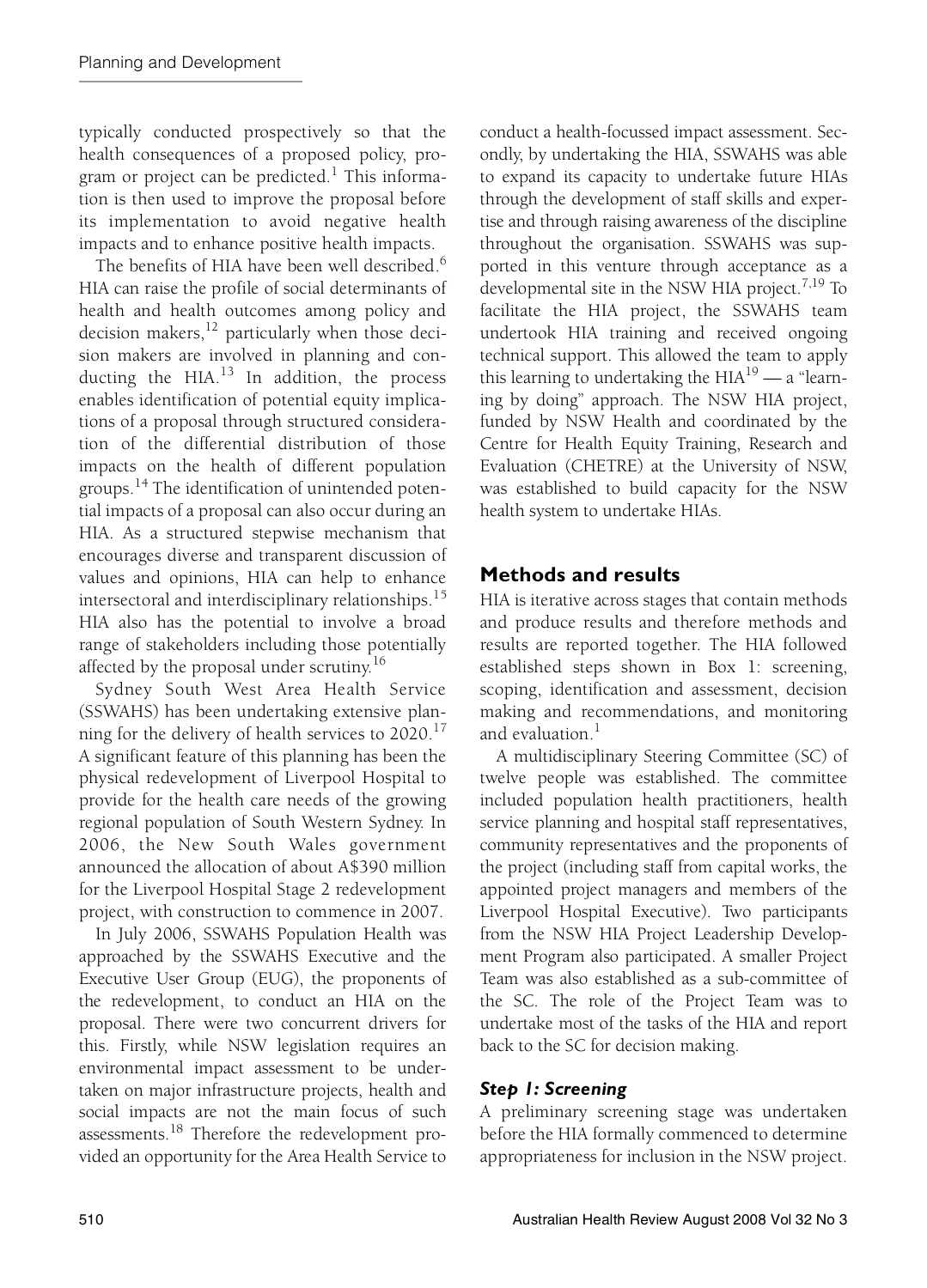Acceptance was based on the fact that the redevelopment plans were for a significant infrastructure project.

Once the SC was established, a further screening exercise took place. At this time, a more detailed assessment of the status of the project was undertaken. It was acknowledged by the SC that concept planning for the overall facility was not yet finalised and that time constraints to have the project approved by the NSW government would not allow for an HIA to be undertaken on the final plans.

As a result of this, the SC decided that an HIA should be undertaken on the construction phase of the redevelopment, to ensure a concise scope with achievable timelines. This decision was supported by a brief scan of literature completed by the Project Team before the screening meeting that described various health effects related to construction. During the meeting, members of the SC who were experienced in construction of health care facilities acknowledged that the focus of the construction phase was both pragmatic and achievable.

### *Step 2: Scoping*

During scoping, the SC agreed on terms of reference, the level at which the HIA was to be

<span id="page-2-0"></span>**1 Stages of health impact assessment (HIA)[1](#page-9-7)**

conducted (based on consideration of available resources and capacity), the methods to be used, the priority issues on which to base the assessment, and the desired outcomes of the HIA. The aim of the HIA was to enhance the redevelopment process by identifying and assessing the range of health impacts of the redevelopment on the community, patients and their families and health service staff. The objective of the HIA was to develop recommendations for the hospital planners (through the EUG) to improve the proposal — by either minimising the potentially negative impacts or enhancing the positive health impacts of the redevelopment.

Within the scoping meeting, the SC agreed that an intermediate  $HIA^{10}$  would be the most appropriate level for this project as this would enable the HIA to be completed within the predetermined timeframes for the redevelopment plan. Intermediate HIAs largely draw on existing secondary data and evidence but also include primary data through consultation to draw out local contextual details. $^{\rm l}$  The decision to conduct an intermediate HIA was also based on agreement that SSWAHS Population Health staff would continue their role as the project coordinators and that dedicated resources would be attached to the work.

| Stages of health impact                                      |                                                                                        |                                                                                                                                                                                        |
|--------------------------------------------------------------|----------------------------------------------------------------------------------------|----------------------------------------------------------------------------------------------------------------------------------------------------------------------------------------|
| assessment                                                   | <b>Purpose</b>                                                                         | Outcome(s)                                                                                                                                                                             |
| Screening                                                    | Identify whether HIA is required                                                       | Recommendation to proceed with HIA                                                                                                                                                     |
| Scoping                                                      | Determine the scope of the work<br>to be undertaken                                    | Action plan developed to outline how the<br>HIA will be conducted including the time,<br>resources and tasks required                                                                  |
| Identification and assessment of<br>potential health impacts | Identify and assess the potential<br>positive and negative outcomes<br>of the proposal | Documented evidence of potential<br>health impacts through a literature<br>review, population profile and summary<br>of interviews and consultations<br>Assessment matrix developed to |
|                                                              |                                                                                        | systematically analyse the information                                                                                                                                                 |
| Decision making and<br>recommendations                       | Prioritise potential health impacts<br>and negotiate recommendations                   | Recommendations report developed for<br>the project proponents (the EUG)                                                                                                               |
| Monitoring and evaluation                                    | Reflect on the HIA process, monitor<br>health outcomes and evaluate the                | Proposed evaluation and monitoring<br>plan developed                                                                                                                                   |
|                                                              | effectiveness of the HIA                                                               | HIA report finalised and disseminated<br>Evaluation of the HIA process                                                                                                                 |

| Identification and assessment of | Identify and as |
|----------------------------------|-----------------|
| notantial haalth imnacte         | positive and no |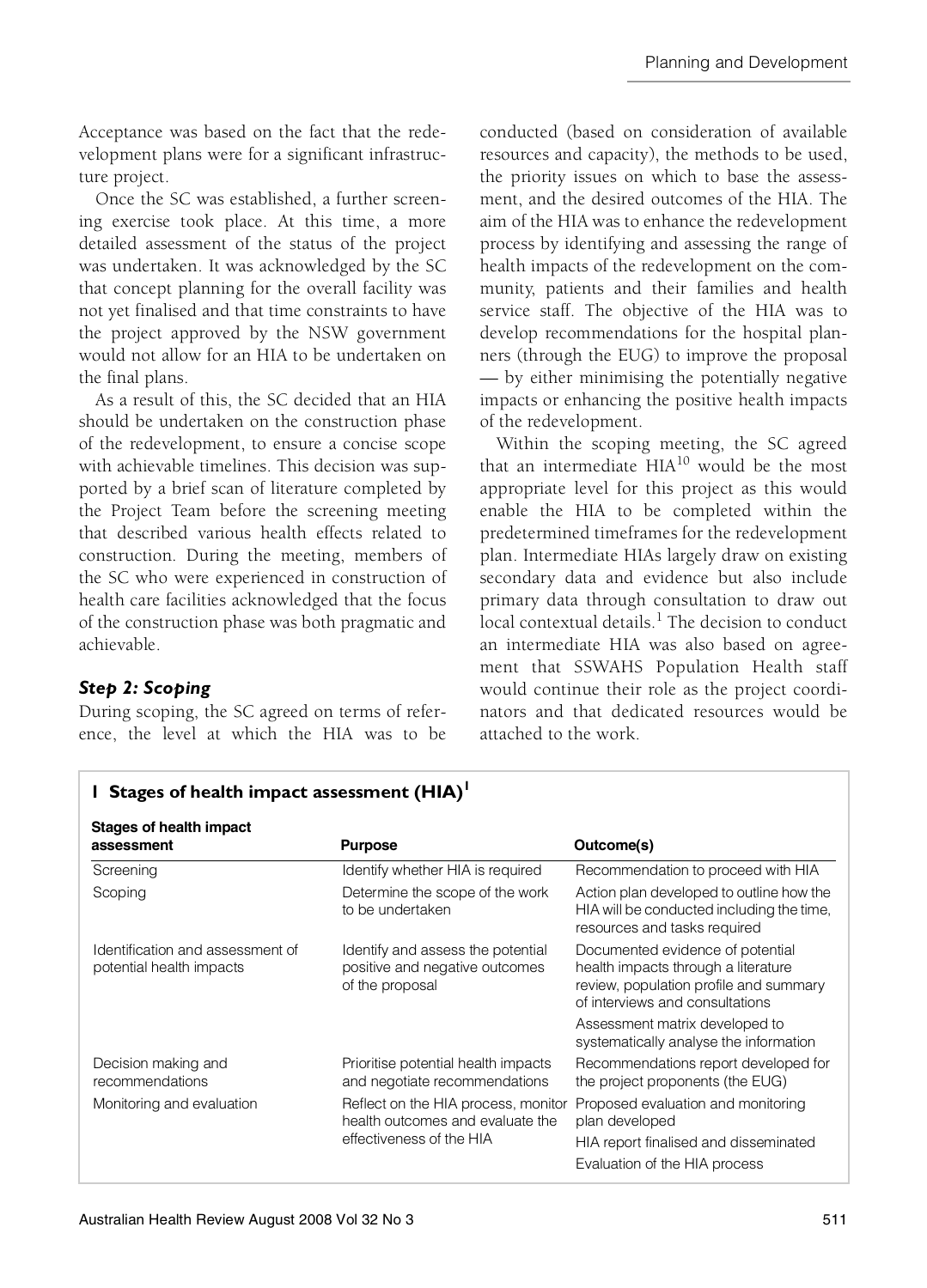#### <span id="page-3-0"></span>**2 Brief summary: population profile for the catchment population**

- There is significant population growth forecast for the Liverpool Hospital catchment
- 39% of the population speak a language other than English at home, double that of the rest of New South Wales
- Compared with the rest of NSW there are significant numbers of humanitarian arrivals and Aboriginal people who experience health disadvantage
- The mean taxable income is lower for the catchment area than for the rest of NSW
- The population is ageing rapidly
- Some suburbs are ranked as having considerable disadvantage, based on a range of socioeconomic indicators

The SC determined that three issues were critical to establish the values base for the HIA and to assist decision making among the committee. The first of these was that the HIA adopt a broad definition of health, inclusive of well-being.<sup>[6](#page-9-3)</sup> The second was incorporating equity as a core consideration given the known demographics of the catchment area for the hospital. Finally, the SC agreed to place equal value or weighting on three types of evidence<sup>20</sup> — a population profile, a literature review, and key informant interviews or consultations.

Scoping also led to agreement on four key priority areas of the construction phase on which to base the HIA. These were selected using the information developed and considered during screening and by considering the resources available to the HIA. The four priority areas were:

- Reduced parking for staff, patients and visitors
- Health and wellbeing of staff and the community
- Community and patient safety
- Increased traffic (general and construction)

### *Step 3: Identification of impacts*

The purpose of the identification stage is the collection of information to identify the potential health impacts of the proposal $^{\rm l}$  and was based on a profile of the population in the catchment area of the hospital, a review of the literature, and key

stakeholder consultation or informant interviews.

#### *Population profile*

The population profile was developed as a source of information regarding the people living and working in the catchment of Liverpool Hospital. The profile included population size and diversity, growth projections, social characteristics, mortality and morbidity data and information on the characteristics of staff, patients and users of neighbouring sites (including local educational institutions and businesses). The population profile was particularly useful in identifying the target groups (including the size of these groups) who were likely to be affected by the construction phase. [Box 2](#page-3-0) provides a brief summary of the key issues that emerged from the population profile.

#### *Literature review*

The literature review covered both peer-reviewed publications and "grey literature" in the form of published HIAs on hospital redevelopments. The parameters of the peer-reviewed literature search using the Ovid Medline database were made specific to the health impacts of the construction phase of health care facility redevelopments. Search terms included "construction", "building", "health or health facility", "health facility planning", "health facility moving" and "road".

Following consideration of the population profile, the literature was narrowed to documents that covered the relationships between construction or building projects and health, with specific health effects on staff, pollution, stress, mental health, animals (horses), noise and mould. Thirteen peer-reviewed articles and four HIAs on related projects were included.

The literature search identified both negative and positive impacts of construction of health care facilities tabulated against "Issue", "Impacts", "Modifiers", "Trade-offs", "Impacts on Vulnerable Groups", "Type of Evidence", and "Source" (see [Box 3](#page-4-0) for an example concerning noise pollution). Negative impacts included general environmental nuisance during construction,<sup>[9](#page-9-9)</sup> noise pollution,<sup>[21](#page-10-10)[-](#page-10-11)</sup>  $24$  air pollution and risk of increased infections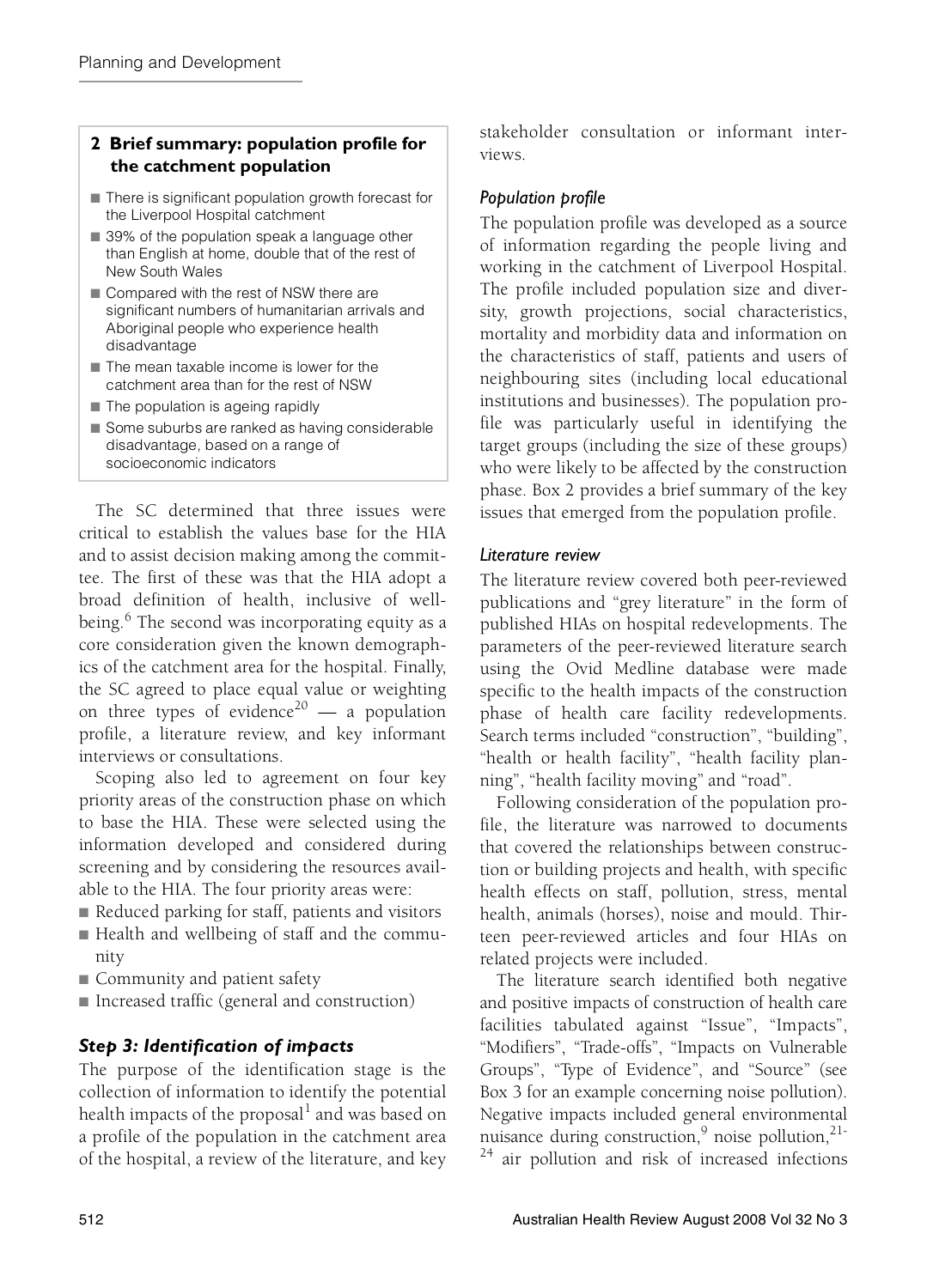<span id="page-4-0"></span>

| <b>Issue</b>                     | 3 Peer-reviewed literature for noise pollution<br><b>Modifiers</b><br>Trade-offs<br><b>Impacts</b> |                                       |                         | Impacts on<br>vulnerable groups Type of evidence |                                                                             | <b>Source</b>         |
|----------------------------------|----------------------------------------------------------------------------------------------------|---------------------------------------|-------------------------|--------------------------------------------------|-----------------------------------------------------------------------------|-----------------------|
| <b>Noise</b><br>pollution health | Cardiovascular                                                                                     |                                       | New roads/<br>buildings |                                                  | Cohort study                                                                | Willich <sup>21</sup> |
|                                  | Children's<br>learning                                                                             | Timing of<br>heavy truck<br>movements | New roads/<br>buildings | Children                                         | Aircraft noise<br>studies, one road<br>noise study, nil for<br>construction | Sanz <sup>22</sup>    |

from increased emissions,  $25-29$  $25-29$  dust  $23,24$  $23,24$  and mould. $30,31$  $30,31$  injury, increased traffic congestion,<sup>9</sup> poor parking access for vulnerable groups such as people with disabilities, $\frac{10}{10}$  poor communication with local people, $^{10}$  social exclusion of minority groups,<sup>10</sup> disruptions to staff<sup>[32](#page-10-17)-35</sup> and the compromise of patient care.<sup>34,36</sup> Positive impacts were that hospital construction can stimulate local employment and the local economy, $8,23,24$  $8,23,24$  $8,23,24$  building trust through communication concerning redevelopments with those potentially affected, $37$  and the potential for new premises and ways of working $35$ including energy efficient design<sup>[9](#page-9-9)</sup> and improving the image of the local area.<sup>[9](#page-9-9)</sup>

### *Key informant interviews*

The SSWAHS Ethics Committee confirmed that ethics approval was not needed to undertake consultations for the HIA. In order to conduct the consultations in a standardised manner, a set of questions were developed across each priority area determined during the scoping stage (see  $Box(4)$ 

Members of the SC conducted the interviews with key informants as representatives of organisations or groups who were considered likely to be affected by the construction or the redevelopment. Notes were taken at the interviews and then forwarded to the interviewee for verification as an accurate summary of the interview. Those interviewed included representatives from:

- the local TAFE (Technical and Further Education) college which bordered the area to be developed
- the local secondary school which bordered the area to be developed
- the local council
- a local Aboriginal Medical Service
- the SSWAHS Disability Steering Committee
- the Hospital Child Care Centre which was adjacent to a proposed car park
- the SSWAHS Community Participation Committee
- the horse trainers who had their business in the vicinity of the hospital.

#### *Consultations*

Consultations took the form of three open forums with hospital staff. The forums were advertised by email to all staff from the hospital's General Manager and were held at various times during the day to encourage shift workers

#### <span id="page-4-1"></span>**4 Example of key informant interview questions for increased traffic**

- **1** In your opinion what will be some of the effects (positive or negative) on traffic congestion and access because of the construction in and around the hospital?
- **2** Will there be negative or positive effects from: (Yes/No/Unsure/+ve/−ve)
	- Increase in amount of traffic
	- Delays or road closures
	- Temporary pedestrian or vehicle access
	- Lighting and signage of changes
- **3** What actions or strategies could be useful in reducing the impacts or effects that you have identified in question 1 or 2?
- **4** In your opinion, who will be affected by the things you have identified? *(Prompt: all staff/the whole community or population or various groups)*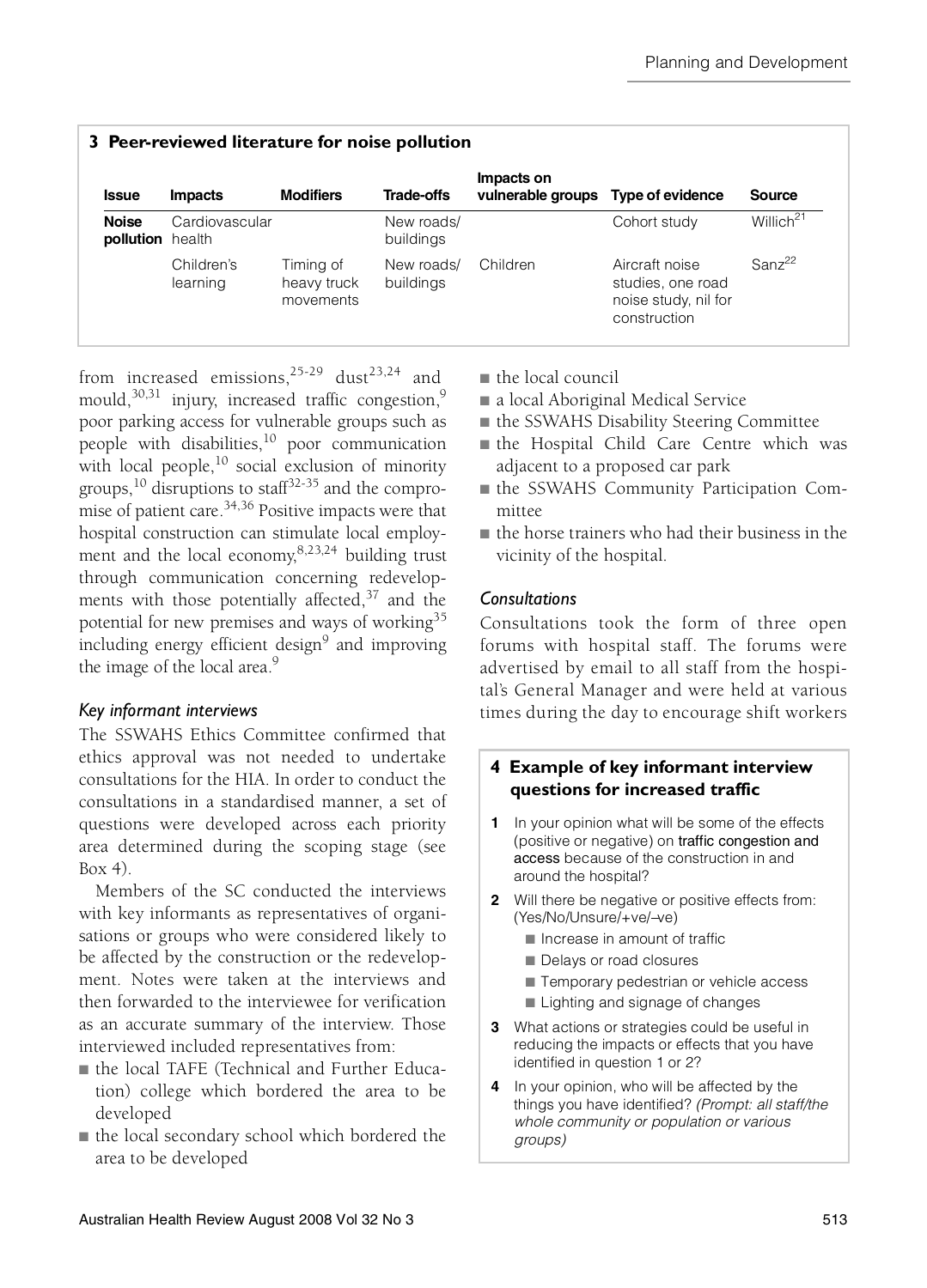<span id="page-5-0"></span>

| 5 Summary of health impacts identified during the Liverpool Hospital redevelopment |
|------------------------------------------------------------------------------------|
| health impact assessment                                                           |

| <b>Issue</b>                                                   |                                                                                                         | Positive health impact Negative health impact                                                                                                                                                                                                                                                                                                  |
|----------------------------------------------------------------|---------------------------------------------------------------------------------------------------------|------------------------------------------------------------------------------------------------------------------------------------------------------------------------------------------------------------------------------------------------------------------------------------------------------------------------------------------------|
| Reduced parking                                                | Increase in physical<br>activity <sup>†</sup>                                                           | Increased stress <sup>†</sup><br>Risk of injury for pedestrians <sup>†</sup><br>Non-attendance for appointments*<br>Reduced access to services <sup>*†</sup>                                                                                                                                                                                   |
| Health and<br>wellbeing of staff                               | Increase in local<br>employment<br>and the community opportunities during<br>construction* <sup>†</sup> | Increased stress from noise <sup>*†</sup><br>Increased stress from temporary relocation of service* <sup>†</sup><br>Decreased physical activity for staff due to the removal of facilities <sup>*†</sup><br>Increase in health issues related to dust exposure* <sup>†</sup>                                                                   |
| Community and<br>patient safety (non-<br>traffic)              |                                                                                                         | Increased risk of injury from construction hazards* <sup>†</sup><br>Increased risk of child protection issues*<br>Increased risk of personal injury to staff (security issues)*<br>Increased risk of health effects of mould <sup>†</sup><br>Increased risk of injury from disruptions to current fire exits and<br>escape plans* <sup>†</sup> |
| Increased traffic in<br>the area (general<br>and construction) |                                                                                                         | Decreased air quality <sup>*†</sup><br>Increased risk of pedestrian injury* <sup>†</sup><br>Increased stress from traffic noise*                                                                                                                                                                                                               |

to attend. A total of 40 staff attended the forums. During each forum SC members presented an overview of the proposal and then asked staff to complete a standard questionnaire which was a replication of the interview questions.

In addition, similar information was presented at key staff meetings including Grand Rounds, the Nursing Unit Managers' Meeting and the Service Managers' Meeting. About 100 staff were present at these meetings. Once again, staff were encouraged to complete the questionnaire. In total, 45 responses to the questionnaire were received.

[Box 5](#page-5-0) shows a summary of the key health impacts that were identified by the literature review and key informant interviews/consultations.

### *Step 4: Assessment of impacts*

The purpose of the assessment stage is to critically assess and make explicit judgments concerning the information collected during the identification stage.<sup>[1](#page-9-7)</sup> To support the task, the Project Team developed an assessment matrix based on HIA Guidance Tools from New Zea-land.<sup>[38](#page-10-22)</sup> The matrix ([Box 6\)](#page-5-1) included the source of information, the numbers affected and a rating for the consequences and likelihood of the health impact. The assessment grid also included possible actions or strategies to minimise negative health impacts and maximise positive health impacts. The strategies were based on those found in the literature or suggested during the consultations and interviews.

#### <span id="page-5-1"></span>**6 Assessment matrix used by Liverpool Hospital redevelopment health impact assessment**

| <b>Issue</b>     | <b>Priority</b> | Health<br>impact | Affected<br>group(s) | <b>Numbers</b><br>affected | <b>Consequences</b><br>and likelihood | <b>Actions</b> |
|------------------|-----------------|------------------|----------------------|----------------------------|---------------------------------------|----------------|
| Positive impacts |                 |                  |                      |                            |                                       |                |
| Negative impacts |                 |                  |                      |                            |                                       |                |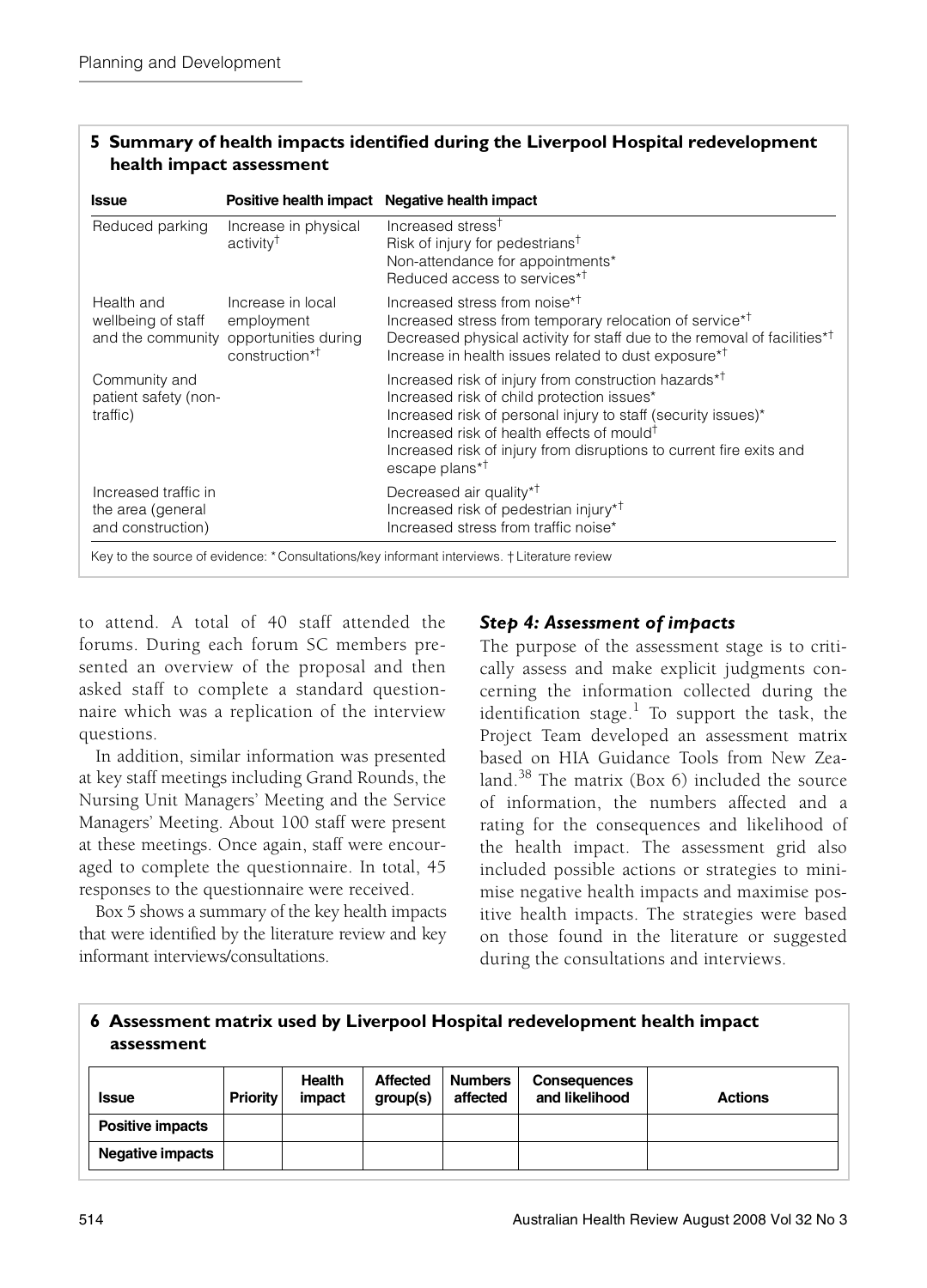As a result of the assessment phase, reduced parking was determined as the issue with the highest priority, followed by health and wellbeing of staff, community and patient safety, and then increased traffic in the area.

### *Step 5: Recommendations*

The purpose of the "decision-making and recommendations" stage is to develop a set of recom-mendations for acting on the results of the HIA.<sup>[1](#page-9-7)</sup> Three actions were important for this stage: reporting prioritised recommendations, committee agreement regarding prioritisation and the language used in the recommendations report.

Using the assessment matrix, impacts were prioritised by the Project Team and reported to the SC for endorsement. The Project Team then developed draft action-oriented recommendations based on the strategies suggested in the literature, interviews and consultations (see [Box](#page-7-0) [7\)](#page-7-0). The report acknowledged the strategies in place to reduce the potential negative health impacts or to enhance the positive health impacts of construction. These included an asbestos removal strategy; the construction of new access roads; the establishment of a position to facilitate the redevelopment transition and various requirements within the Managing Contractor's contract, such as erection of effective safety barriers.

The recommendations report was tabled at a final SC meeting for feedback and endorsement. Insights of SC members who were also members of the EUG were particularly useful in framing the recommendations so that they were relevant and appropriate for the decision makers and therefore more likely to be accepted.

In deliberations regarding this phase of the HIA, the SC acknowledged that the recommendations would be implemented at various times throughout construction. Some recommendations, such as negotiations with contractors, needed to occur early in the construction phase while others were not needed until construction was well underway.

A final recommendations report was forwarded to the EUG in December 2006.[39](#page-10-0) Two of the members agreed to sponsor the recommendations.

At the EUG Meeting in March 2007, two members of the SC presented the recommendations which were subsequently supported. The EUG also agreed with the SC that a member of the Liverpool Hospital Executive should be responsible for the implementation of the recommendations and quarterly reporting of actions to the EUG.

#### *Step 6: Evaluation and monitoring*

The purpose of the evaluation and monitoring stage is to evaluate the processes involved in the HIA and the impact of recommendations.<sup>[1](#page-9-7)</sup> This stage provides a tangible link to the implementation of the proposal.

Given the timeframes to implement the recommendations of the HIA, the SC has focused to date on evaluating the process used to undertake the Liverpool Hospital redevelopment HIA. This process evaluation has been conducted through a review of the minutes of SC meetings, an allocated reflection time at the end of the final two SC meetings, and further reflection during an HIA training session provided by CHETRE in October 2006. The reflection time focussed on the effect of the HIA on the redevelopment process, the contribution of the SC, the HIA process and the outcomes to date.

Monitoring the implementation of recommendations in order to determine effectiveness is an essential aspect of HIA. To this end, the SC presented a monitoring and evaluation plan to the EUG together with the recommendations report. The plan provided a mechanism for the EUG to report against responsibilities and progress/ actions taken for the performance indicators developed for each recommendation. As part of the plan, the Project Team identified existing sources to assist in monitoring the recommendations including sick leave reports, incident reports and staff exit/entry reports. The SC felt strongly that it was essential for further resources to determine the impacts of the HIA and to monitor progress with the recommendations.

## **Problems/conflicts/constraints**

There were few problems associated with this HIA. The main constraint was the timeframe of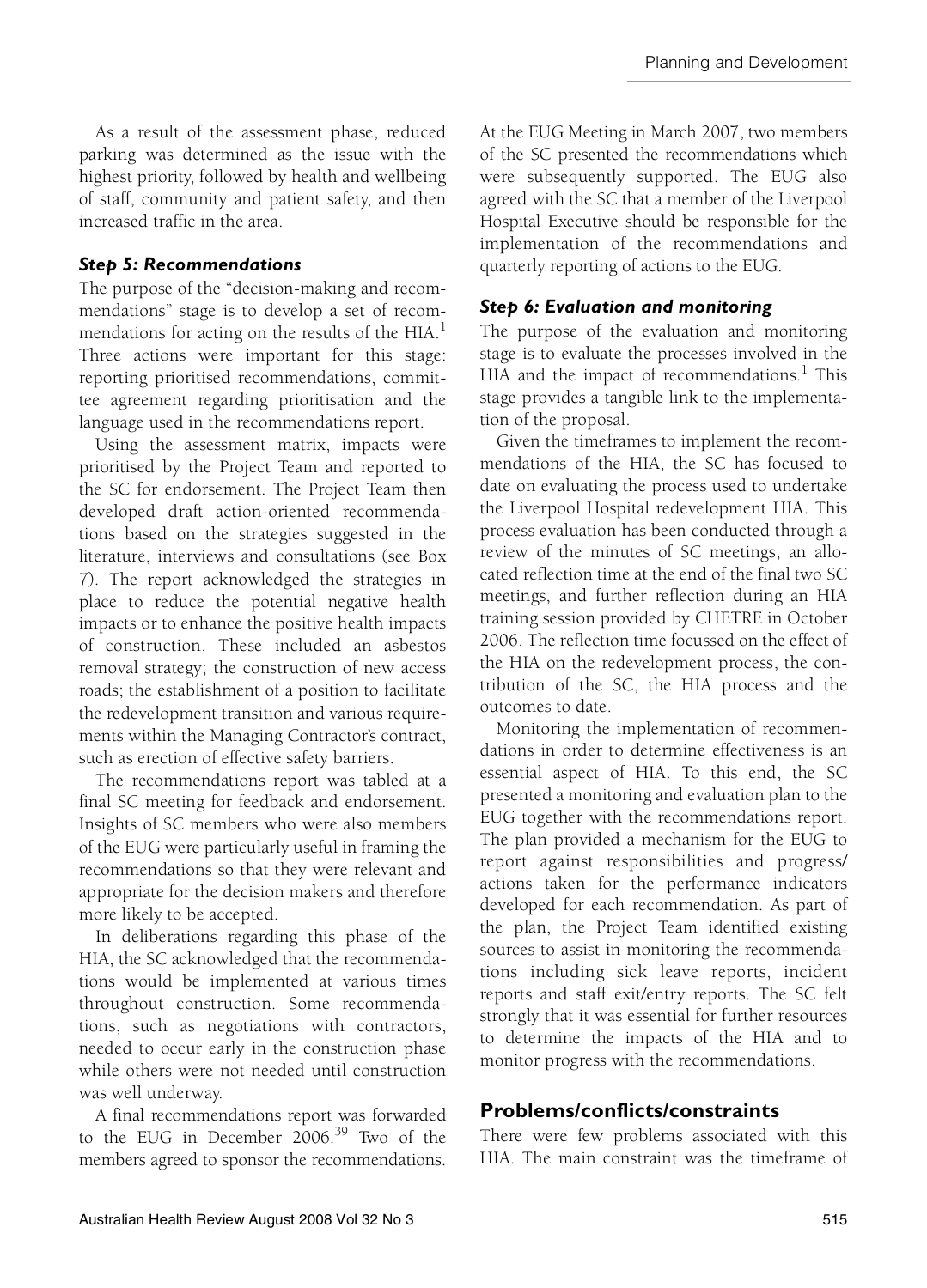#### <span id="page-7-0"></span>**7 Sample of recommendations for priority 2: health and wellbeing of staff and the community**

In priority order, the health impacts that were identified in relation to health and wellbeing of staff and the community were:

- Increased employment in the local community *(positive)*
- Increased stress to schools, childcare, Technical and Further Education (TAFE) College, staff and patients from the noise of construction *(negative)*
- Increased stress to the local community from lack of information *(negative)*
- Increased stress from temporary relocation of services *(negative)*
- Increase in health issues related to exposure to dust *(negative)*
- Increased stress from bullying and harassment *(negative)*
- Decreased physical activity due to removal of tennis court and pool *(negative)*

*The increased opportunity for employment is a positive health impact that will result from the construction phase of the redevelopment. The Steering Committee notes that the Managing Contractor has a requirement to comply with New South Wales government policy on aboriginal participation in construction. In addition, we recommend that the Executive User Group (EUG):*

2.1 Ensures that the Managing Contractor also considers the opportunity to contribute to the sustainability of the local area by specifically offering employment and training opportunities to those currently unemployed in the local community.

*The Steering Committee notes that effective and current communication was reported as being very important across all phases of the construction and for all groups consulted in the health impact assessment. There was also evidence in the literature and feedback provided that effective communication can reduce the possibility of bullying and harassment during organisational change. We therefore recommend that the EUG:*

the redevelopment project. As the construction phase of the hospital is likely to take more than 3 years, this could make the evaluation and monitoring of the recommendations difficult. In addition, the complexity of relevant data collection sources within hospitals can be a barrier to facilitating evaluation and monitoring. The SC therefore felt it to be important that an executive 2.2 Ensures that the Managing Contractor establishes a community liaison role that takes action to respond to complaints and concerns raised by staff, patients, visitors and the local community.

2.3 Ensures that the Redevelopment Transition Manager and the Community Liaison officer (referred to above) consult with TAFE and schools to ensure that construction noise does not adversely affect students during exam time and consult with the childcare centre to ensure that construction noise does not adversely affect children during play/sleep time. 2.4 Initiates a plan for appropriate and current signage and maps in the area surrounding the hospital. This may also require the use of internationally recognisable symbols or translated information.

2.5 Ensures that the Sydney South-West Area Health Service (SSWAHS) website and the Facility Orientation Program contains current information regarding the construction of the hospital and any changes to services, parking or access.

*In addition, the Steering Committee recommends that the EUG:*

2.6 Ensures that the Redevelopment Transition Manager has the resources to provide appropriate personal protective equipment to staff and patients as required.

2.7 Ensures that the Managing Contractor complies with dust containment regulations.

2.8 Works with the Employee Assistance Program and SSWAHS Human Resources to monitor incidents of bullying and harassment which may be related to the redevelopment of Liverpool Hospital. It is also important that managers are provided with appropriate and effective change management skills to assist in the prevention of bullying and harassment.

2.9 Uses the redevelopment as an opportunity to establish facilities that support physical activity for staff (eg, walking tracks, gym).

sponsor from the hospital be engaged in the long term to ensure the HIA recommendations and methods for monitoring and reporting are kept on the agenda of the relevant decision makers.

Our HIA did not employ a rigorous scientific process but used a subjective group process. For the set outcomes we feel that this approach is the ideal process for this work. We did, however,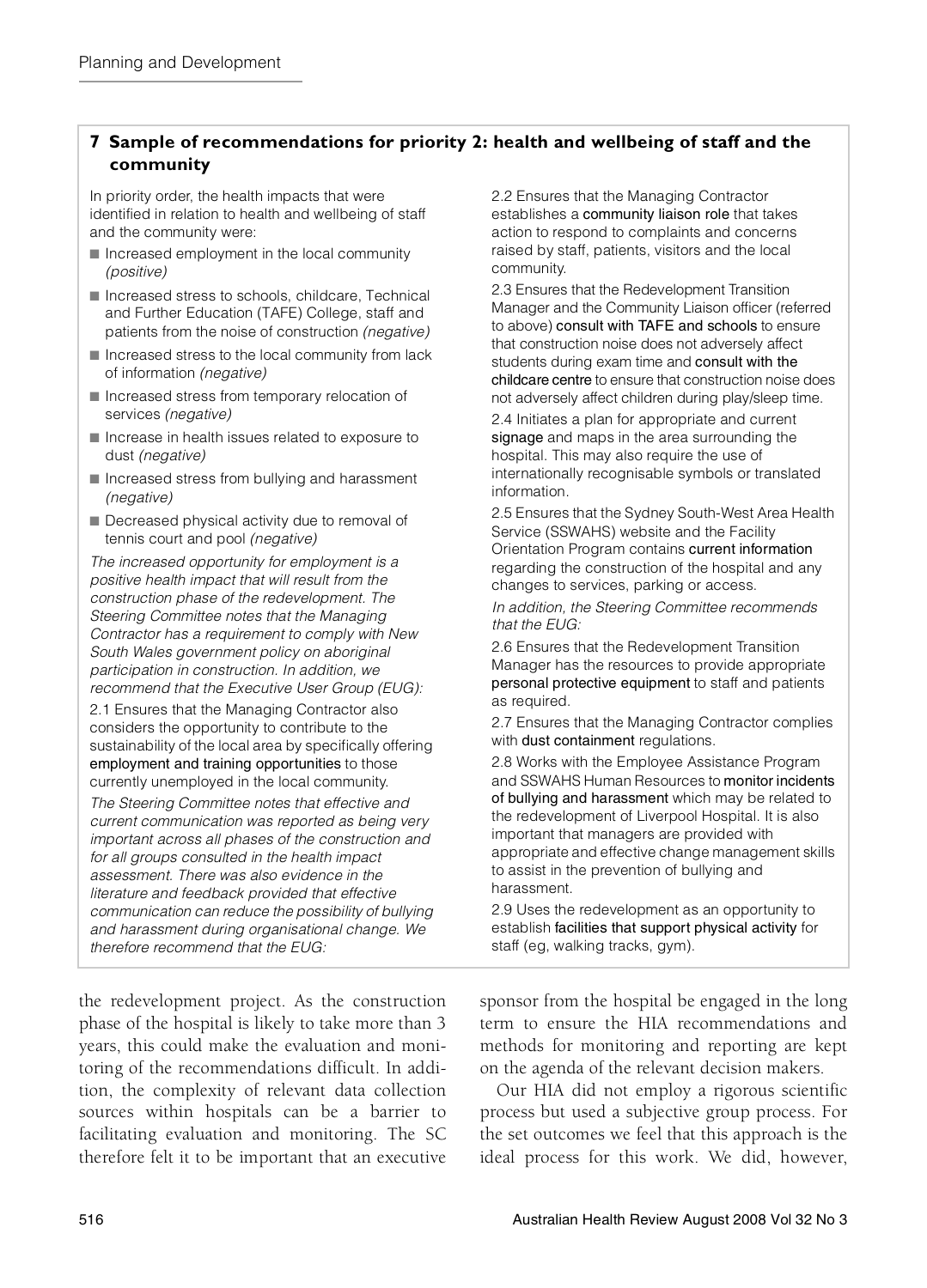validate the evidence through triangulation of evidence used from different sources.

Limitations of our method were that there was relatively limited consultation with hospital service users and no targeted consultation with culturally and linguistically diverse groups. This would have required a longer period of time and additional resources to undertake the HIA.

Our HIA proceeded without a detailed written plan of the hospital redevelopment. To effectively undertake an HIA on a planned hospital redevelopment of this size and complexity, decisions had to be made early about what was achievable given the time and resource limitations. Ideally, the proposal being assessed should be drafted before the commencement of the HIA, as conducting an HIA on a plan that is yet to be completed requires that assumptions are made about the plan.

## **Discussion/lessons learned**

Overall, HIA is a useful, structured process that can add value to planning and implementing major projects such as hospital redevelopments. Our experience with HIA corresponded to the literature on the promise of HIA. Our HIA provided a structured process that enabled constructive interdisciplinary involvement and engagement of stakeholders.<sup>[15](#page-10-4)</sup>

We undertook to use a broad definition of health, which included wellbeing. This enabled the SC to consider a wide range of factors, such as child protection and employment, and an equity focus when considering health impacts. An intermediate HIA provided some opportunity to explore broad health and equity issues, however a more in-depth analysis would have been possible in a longer or more comprehensive HIA.

There was minimal conflict around what to include in the assessment, which was aided by the clear and well defined scoping stage. We also found that involving decision makers who were involved in the redevelopment of the hospital early on and throughout the HIA as part of the SC assisted the relevancy of the decisions made and the recommendations. SC membership included decision makers and key members of the redevelopment planning team.[16](#page-10-5)

The results of the process evaluation highlighted that the diverse membership of the SC was integral to the HIA as it facilitated the introduction of expert advice. Reflecting the diversity of stakeholders in a hospital redevelopment, the diverse membership of the SC enabled the HIA to be directed by different stakeholder perspectives.

In addition, the inclusion of decision makers from the EUG of Liverpool Hospital and members of the redevelopment planning team on the SC was essential for the HIA. This ensured that the HIA operated from a realistic perspective concerning the many decisions that underpin a hospital redevelopment. Interestingly, as evidence of the usefulness of the link to decision making, the EUG made changes to the proposal before the HIA was finalised.

The process evaluation also showed that there was confidence in the ability of SC members to perform required tasks for each step of the HIA and provide credible information to the SC for decision making. Having a smaller, focused Project Team to undertake the majority of the detailed investigation was considered a significant factor in the success of the SC.

The development and implementation of a project action plan for the HIA was also useful to the SC. The action plan outlined tasks and timeframes for each stage and this helped to maintain the momentum for the HIA. Regular SC meetings ensured that the progress of the HIA was monitored and that the committee received regular feedback. Meetings also provided an opportunity to update the SC on changes to the redevelopment plans.

The HIA proved a useful tool for capturing the opinions of stakeholders potentially affected by the HIA<sup>[16](#page-10-5)</sup> who otherwise may not have been consulted regarding the hospital redevelopment (for example horse trainers working adjacent to the hospital). The HIA also directly raised awareness of potential inequities for vulnerable groups, such as people with a disability.<sup>[14](#page-10-3)</sup>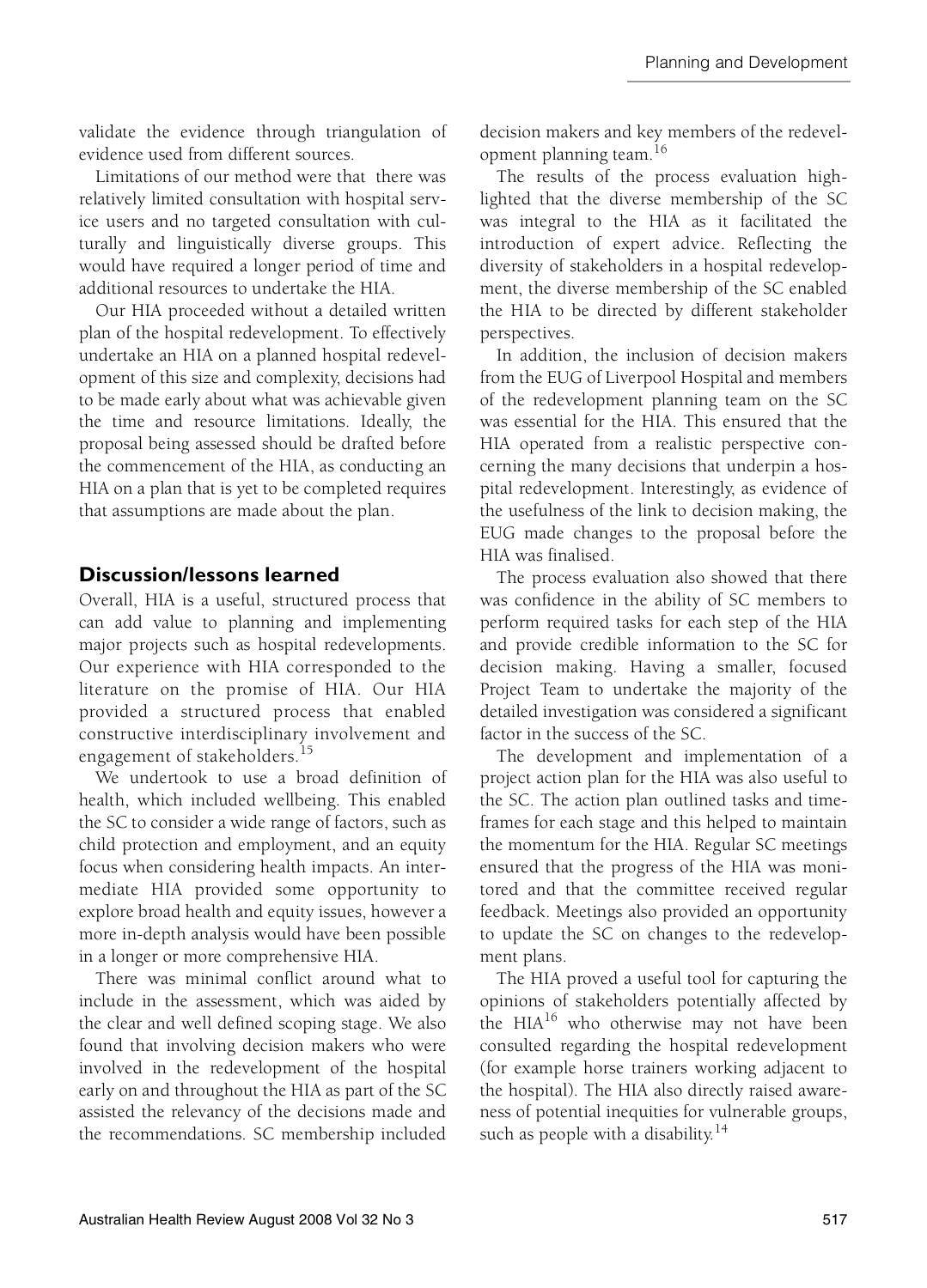There was minimal conflict around the assessment of impacts and the development of recommendations, despite conflict occurring as part of other HIAs.[40](#page-10-23) We feel that this was aided by the clear and well defined parameters for the project which were established in the scoping stage.

By participating in the "learning by doing" approach of the NSW HIA Project, capacity to conduct further HIAs has been developed within SSWAHS. While the steering committee was multidisciplinary, the HIA was successfully led by a team of population health professionals and demonstrated that population health practitioners are well placed to lead HIAs and can meaningfully contribute to health planning. At the same time however, while the support of the NSW HIA project was highly valued, we also found that resources and commitment from decision makers involved in the hospital redevelopment were crucial.

Reflection about the process evaluation during the last two meetings became problematic due to the time elapsed from the different stages of the HIA. We recommend that others undertaking meaningful process evaluation should incorporate a brief reflection time with specific questions at the conclusion of each stage of the HIA.

## **Conclusion**

We have found HIA a useful tool to complement planning for a major hospital redevelopment. HIA provided consideration of broader health and wellbeing impacts from both the literature and those potentially affected by the redevelopment. Such impacts are essential for reducing potential health inequalities that may arise from redeveloping hospitals, but without HIA these may not have been considered. Our process has shown that voluntary HIAs undertaken by population health staff can add deeper consideration of the perceived health and wellbeing of those who are likely to be affected by major hospital redevelopments. As an indication of the apparent usefulness of HIA for similar planned developments, since completing the final report, CHETRE has been contacted by NSW Health to develop support for further HIAs on the development of similar major health proposals in NSW.

## **Acknowledgements**

The authors would like to thank the members of the Steering Committee for their commitment, insight and valuable contributions to the health impact assessment. They would also like to acknowledge the important role of the Executive User Group of Liverpool Hospital in initiating and supporting the HIA and the guidance provided by the NSW HIA Project from the Centre for Health Equity, Training, Research and Evaluation at the University of New South Wales.

# **Competing interests**

The authors declare that they have no competing interests.

## **References**

- <span id="page-9-7"></span>1 Mahoney M, Simpson S, Harris E, et al. Equity-focused health impact assessment framework. The Australasian Collaboration for Health Equity Impact Assessment (ACHEIA), 2004.
- <span id="page-9-0"></span>2 Birley MH. The health impact assessment of development projects. London: HMSO, 1995.
- <span id="page-9-1"></span>3 WHO European Centre for Health Policy. Health impact assessment: main concepts and suggested approach. The Gothenburg Consensus Paper. Brussels: WHO Regional Office for Europe, 1999.
- <span id="page-9-2"></span>4 Scott-Samuel A, Birley M, Ardern K. The Merseyside guidelines for health impact assessment. (2nd ed.) Liverpool; International Impact Assessment Consortium, 2005.
- 5 Mahoney M. Health impact assessment in Australia. *N S W Public Health Bull* 2005; 16: 113-14.
- <span id="page-9-3"></span>6 Kemm J. Can health impact assessment fulfill the expectations it raises? *Public Health* 2000; 114: 431-3.
- <span id="page-9-4"></span>[7 Centre for Health Equity Training Research and Evalu](http://www.hiaconnect.edu.au/completed_hia.htm)ation. HIA Connect: building capacity to undertake health impact assessment. Sydney: HIA Connect, 2006. Available at: http://www.hiaconnect.edu.au/ completed\_hia.htm (accessed May 2008).
- <span id="page-9-8"></span>8 Fleeman N, Milner SJ. Rapid health impact assessment of Aintree Hospitals NHS Trust proposal to build an Elective Care Centre at the University Hospital Aintree site. Observatory Report Series No. 60. Liverpool: Liverpool Public Health Observatory, 2005.
- <span id="page-9-9"></span>9 Bendel N, Owen-Smith V. A prospective health impact review of the redevelopment of Central Manchester Hospitals. *Environmental Impact Assessment Rev* 2005; 25: 783-90.
- <span id="page-9-5"></span>10 Douglas CH, Higgins A, Dabbs C, Walbank M. Health impact assessment for the sustainable futures of Salford. *J Epidemiol Community Health* 2004; 58: 642-8.
- <span id="page-9-6"></span>11 Kemm J, Parry J. What is HIA? Introduction and overview in Health Impact Assessment. In: J Kemm, J Parry, S Palmer, editors. Health impact assessment. Norfolk: Oxford University Press, 2004.